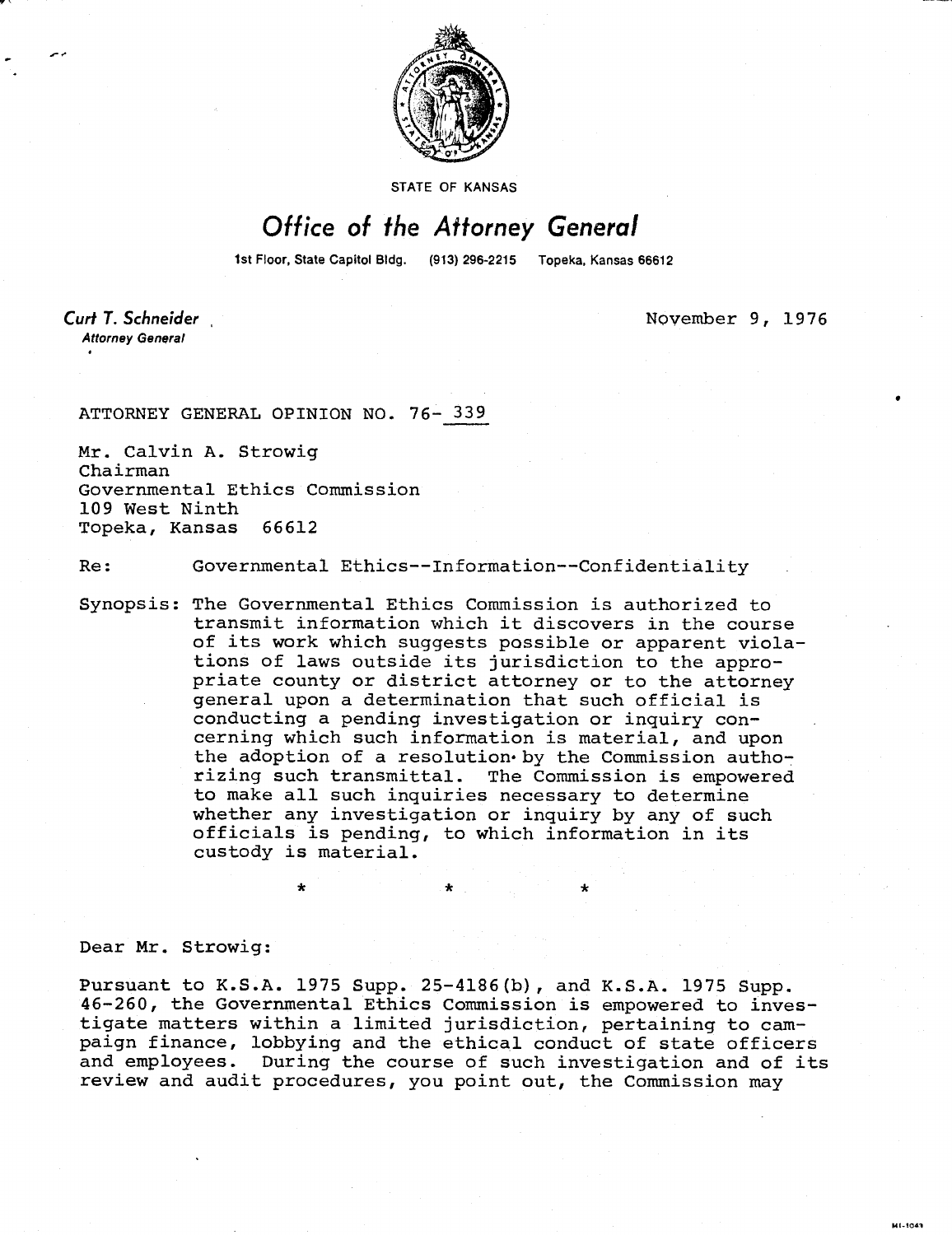Mr. Calvin A. Strowig Page Two November 9, 1976

discover information relating to possible or apparent violations of laws outside its jurisdiction. In addition, you indicate, the Commission may, in the course of its work, become aware of information which, though not reflecting a possible or apparent violation of laws outside its jurisdiction at the time of discovery, might be of interest to other investigatory and enforcement authorities.

You inquire whether the Commission, absent a request by this office or by a district or county attorney, may refer such information to them and, if so, under what circumstances.

K.S.A. 1975 Supp. 25-4126 and K.S.A. 1975 Supp. 46-259 are substantially identical as they pertain to the question involved here. The former statute provides thus:

> "The commission shall maintain a record of its investigations, inquiries, and proceedings. All records, complaints, documents, reports filed with or submitted to or made by the commission, and all records and transcripts of any investigations, inquiries, or hearings of the commission under this act shall be confidential and shall not be open to inspection by any individual other than a member of the commission, an employee of the commission, or a state officer or employee designated to assist the commission, except as otherwise specifically provided in this act. The commission may, by adoption of a resolution, authorize the release to the attorney general or to the county or district attorney of the appropriate county of any information, records, complaints, documents, reports, and transcripts in its possession material to any matter pending before the attorney general or any county or district attorney."

In order to support transmittal of information by the Commission to this office or to a county or district attorney, the information must be material to a matter before any of such officers which is pending at the time of transmittal, and transmittal must be authorized by a resolution adopted by the Commission. What constitutes a "matter pending" before the enumerated officers is not defined specifically. Presumptively, the term refers to a formal or informal investigation or inquiry which has been commenced by such officer, and which has not been closed at the time of transmittal.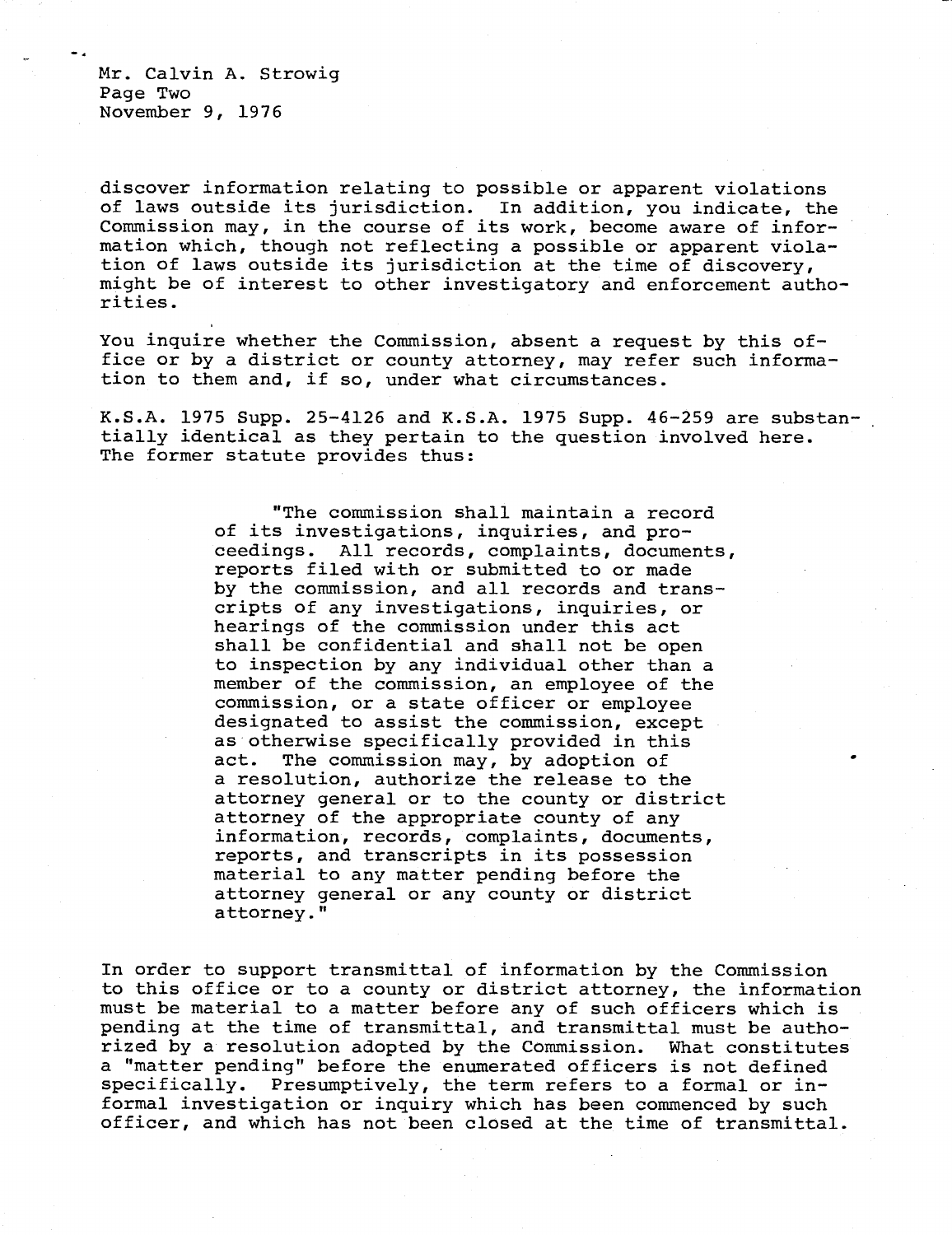Mr. Calvin A. Strowig Page Three November 9, 1976

Obviously, in order to authorize transmittal, the Commission must determine that there is indeed a "matter pending" before the officer, to which information in the custody of the Commission is material. When the Commission discovers information in the course of its work which relates to possible or apparent violations of law outside its jurisdiction, but within the jurisdiction of this office or of one or more county or district attorneys, it would be entirely appropriate for the Commission to direct an inquiry to the appropriate officer, inquiring whether that officer has pending any matter involving the possible or apparent violations which have come to the Commission's attention. If the officer responds affirmatively, and on the basis of that response, the Commission determines that the material in its possession is material to the matter before that officer, as outlined and defined in his or her response to the Commission, the Commission is then authorized to direct the transmittal of the information to such officer upon the adoption of an appropriate resolution.

It may be objected that the Commission has no authority to initiate such an inquiry, and further, that the making of the inquiry itself breaches the confidentiality required by this provision. First, the legislature obviously intended that the Commission should cooperate with the law enforcement authorities of this state, and specifically this office and the county and district attorneys, by providing that information in its possession which is material to any investigation or inquiry by such officers shall be furnished to them. The Commission must necessarily have the authority to determine whether the statutory<br>proroquisites for transmittal exist in any given instance. If prerequisites for transmittal exist in any given instance. information in its possession suggests to the Commission that possible or apparent violations of law may exist, its authority to furnish material information in its possession to the appropriate prosecuting attorney reasonably and necessarily implies the authority to determine whether any such official is conducting an investigation or inquiry concerning such possible or apparent violations. Secondly, such an inquiry by the Commission itself breaches no confidentiality of its materials and records whatever, for it is designed only to determine whether there is a matter pending before a particular officer, concerning described subject matter.

Concerning information which does not suggest apparent or possible violations of law, but which may be deemed "of interest" to other investigatory or enforcement authorities, there appears to be no authority for transmittal of such information unless, once again, it is determined to be material to a pending matter before this office or a county or district attorney.